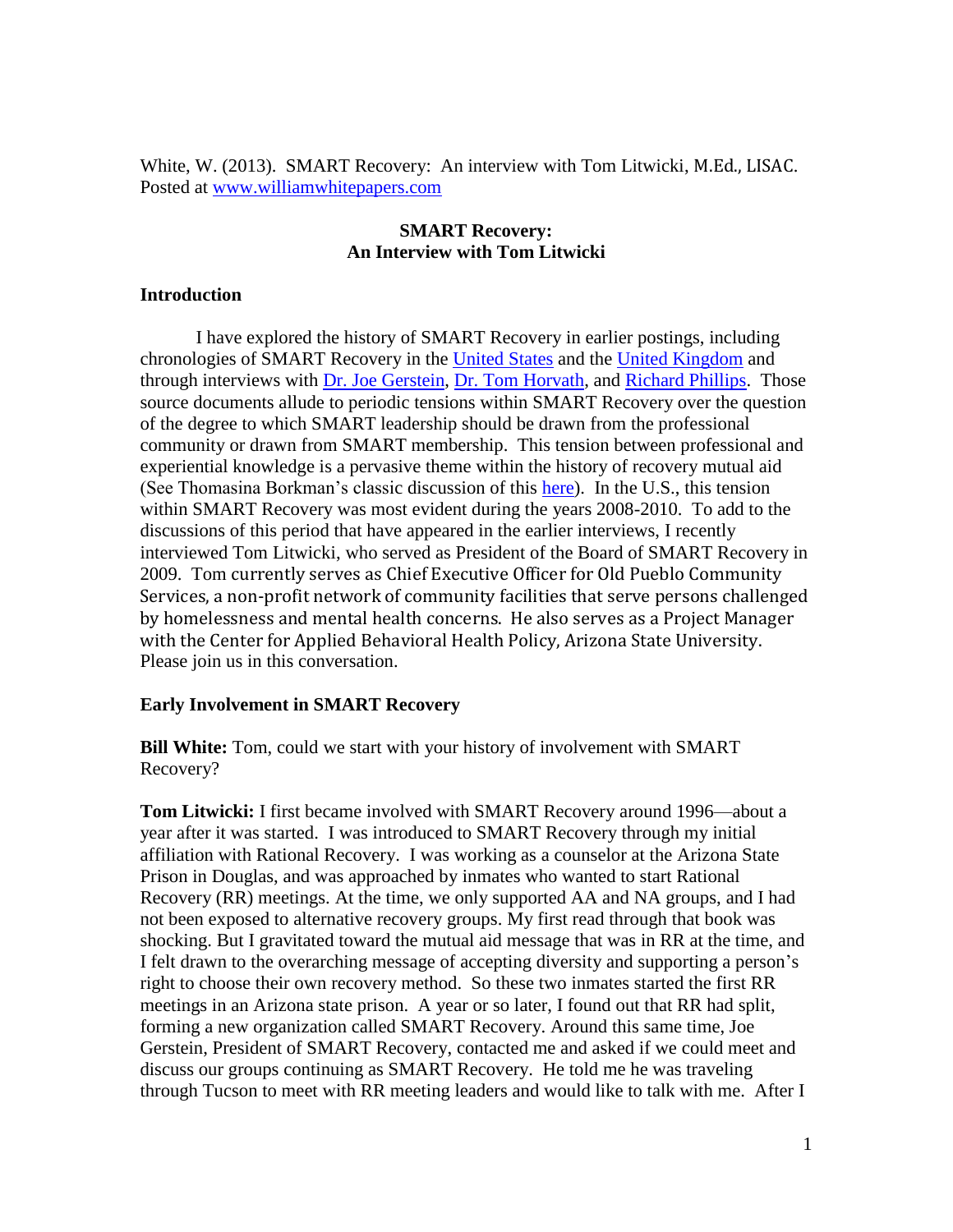met Joe, I was convinced that the prison should also start a SMART Recovery meeting, and immediately started putting together materials for these meetings. (At the time, SMART Recovery did not have a Member's Manual.) During this time, I received a call from Gail Rittenhouse, who at the time was serving as the Administrator for the Corrections Office of Substance Abuse Services, requesting that I lead a team tasked with writing a non-12 step substance abuse education program for the prisons. It seemed that the Department was aware of inmates filing religious freedom lawsuits in other states, and Gail wanted to have something in place in Arizona before a suit could be filed here. I knew of two other champions of alternative recovery groups, Fred Markussen, who at that time was working as a case manager at the Tucson prison, and Mike Snyder, a psychology associate who was working with me in Douglas, Arizona. Over a period of about nine months, we wrote a program called Thinking Straight. It was designed to introduce inmates to the SMART Recovery and RR programs, and promote the formation of SMART and RR groups in the prisons; however, when we sent it to Jack Trimpey for review, he sent us a letter stating that he would file a lawsuit against the Department unless we paid him for the use of the RR name, and paid him to monitor the groups. This resulted in the removal of all references to RR from the Thinking Straight manual. Once the Department approved the program, I started training new facilitators throughout the state, resulting in the Thinking Straight program operating in about 40 institutions. I continued providing training and technical support for the Thinking Straight program until about 2003 when the Department gained interest in other models of treatment and began to provide less support for the Thinking Straight program. By the time I retired in 2007, there were only a handful of Thinking Straight meetings in the prison and SMART Recovery groups. In 2007, at Joe Gerstein's urging, I joined the SMART Board of Directors, serving as President of the Board in 2009. I resigned from the board in 2010 over issues I would be happy to review with you.

**Bill White:** Let me first take you back to your early work with the corrections system in Arizona. I'm assuming there were pretty well established AA and NA groups inside the institutions you were working with. How was SMART Recovery received by the population and also by the staff of those institutions?

**Tom Litwicki:** Most of the prison facilitators had a difficult time accepting SMART Recovery as a viable recovery method or mutual aid group. Like me, they had only been exposed to one way of recovery and mutual aid – the 12 Steps way. In addition, some of the staff had recovered from addiction by using the 12 Steps, resulting in a strong bias to that method. So it was a challenge. Sometimes they were confrontational during training sessions, and at times, it seemed like some of the facilitators were stalling new group implementation.

I felt that I understood their reaction because I had my own recovery in a 12-Step program. And I had the same reaction when I read the Rational Recovery Small Book. I started questioning my own recovery—if there are other ways, maybe my way isn't so great, which means maybe my recovery is in jeopardy. So I encouraged them to be professional, and separate their own recovery from other people's recovery. In essence, we tried to be compassionate and allow them to struggle with the idea that there may be more than one way to get clean and sober, and tried to roll with the resistance.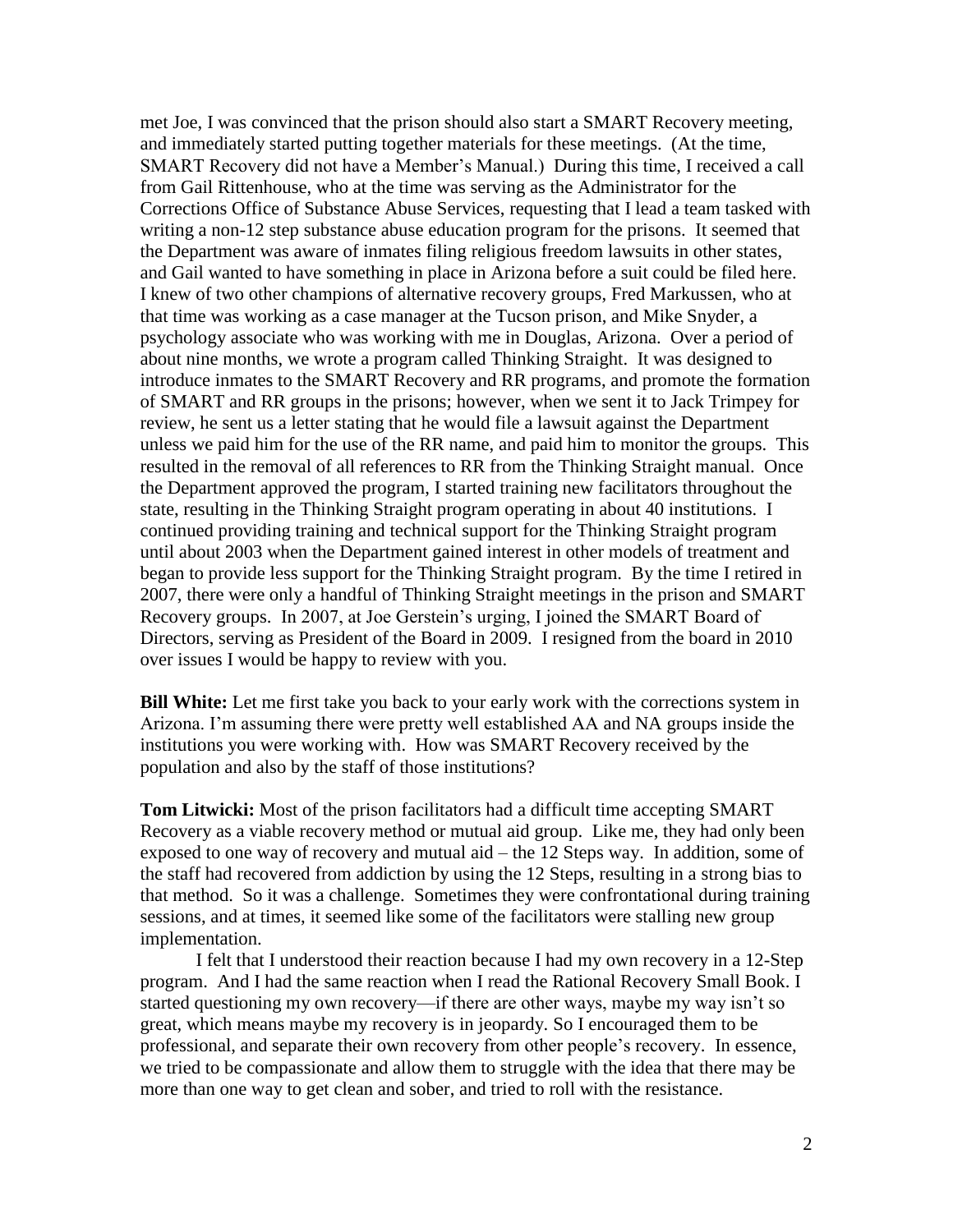We also emphasized the practicality of offering an alternative group on their prison yard. At this time in Arizona, inmates still had parole hearings every six months. Invariably, the Board of Pardons and Paroles would consider attendance at addiction recovery services as a factor for early release; however, many inmates were stating that they could not go to the groups because of their objections to the religious nature of these groups. This resulted in pressure from the board to introduce non-spiritual programs. When a prison unit started the Thinking Straight program, this pressure was relieved.

Ironically, over a three-year period, the Thinking Straight program became the preferred method among the counseling staff.

**Bill White:** How would you describe the influence of Albert Ellis on the development of SMART Recovery?

**Tom Litwicki:** Frist, all of the interactions I had with Albert Ellis, which was a few in writing correspondence and calls back and forth when we were developing the program in the prison, were extremely positive. He was always saying, "This is great. REBT [rational emotive behavior therapy] can help a lot of people, and I'm glad that you're doing it. REBT is a formula; it's in the public domain. Use it any way you want." So he was very open in his support of SMART Recovery and anyone who wanted to use the ABCs of REBT. The key board members thought very highly of REBT and Albert Ellis, and had much more interaction with him than I. They would probably be in a better position to answer this question.

**Bill White:** I'm wondering if some of the populations you were working with at that time were co-attending AA or NA and SMART Recovery meetings.

**Tom Litwicki:** Yes. When I met Joe Gerstein for that first time, he presented a very inclusive schematic to explain why people are attracted to a specific recovery program. He suggested that some people are naturally drawn to scientific thinking (deductive reasoning), and as such, they will be more attracted to a program like SMART Recovery. Additionally, there are people who are naturally drawn toward the spiritual experience, and as such, they may be more drawn to a spiritually based recovery program like Alcoholics Anonymous. He also noted there were people in the middle ground who seemed happy to pick and choose either and potentially benefit from both. Since this time, SMART recovery surveys have documented this split, with most SMART members falling in the middle ground, attending SMART meetings and some other group. One hypothesis for this dual participation is the limited availability of SMART meetings, and the need for more support, especially during early recovery. Another is that persons in recovery may desire more social interaction than is currently promoted within the SMART groups.

**Bill White:** I'm intrigued by the idea that we may have ideologues on the poles of these different recovery camps arguing with one another while the mass of people are dabbling across these boundaries and using multiple concepts and tools to support their recovery.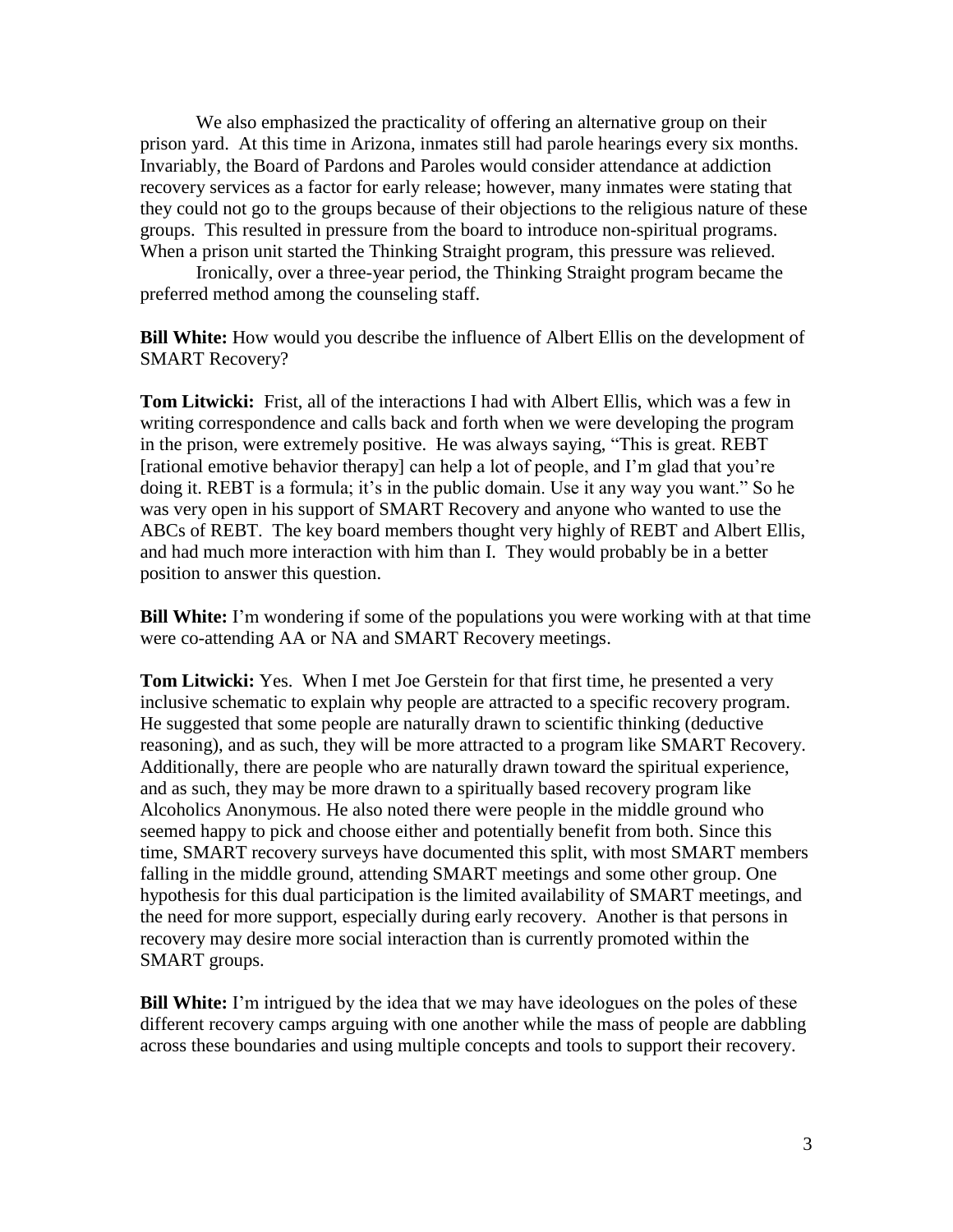**Tom Litwicki:** There are these different poles, but the majority of people are in the middle, and they're just trying to recover as best they can and they will take hold of whatever they find helpful. They're not in the least interested in these ideological arguments. We found this to be accurate based on the SMART Recovery Member Surveys. When I was first on the board, probably half of our Board of Directors if not more identified themselves as humanist or atheist, and said that they became involved in the organization in an effort to support secular thought within the recovery culture. In addition, the more vocal persons within the organization (at that time represented on the SMARTCAL Listserv) regularly stated their attraction to SMART because of their atheistic or humanistic viewpoint. So it was surprising when we surveyed members in 2008 and found that 73% believed in God or a Higher Power. For me, this confirmed that members were attracted to the organization for different reasons than the leadership. These surveys awakened in me a curiosity to engage more with SMART Members, and the more I did, the more I became concerned that we as the governing authority (board, director, and staff) were not in touch with the interests of our members.

#### **The SMART Recovery Board**

**Bill White:** Talk about your SMART Recovery Board experience and how the Board functioned over the course of your involvement in it.

**Tom Litwicki:** I joined the board in 2007 at the suggestion of Joe Gerstein. I had not served on a non-profit board prior to this, so I spent the first few meetings observing the process and trying to learn as much as possible about the operational structure. Having spent the previous twenty years working in a large government agency, I expected a higher degree of planning and accountability than was present at that time. I had befriended Fraser Ross, who at that time was leading SMART Recovery in the U.K., and he also expressed concern over the lack of strategic planning. Motivated by this concern, Fraser pushed for the development of a strategic plan, and as a result, the board hired a consultant to gather some historical data on the organization and assist with a one-day retreat focused on this plan. The retreat was held in 2008 in Newark, New Jersey. It was a difficult meeting. Fraser had previously introduced the concept of "Founders Trap," a point at which the founder of an organization becomes entrenched and is unwilling to let control of the organization diffuse among managers and staff, resulting in stunted growth of the organization. This idea certainly seemed to be a threat to the status quo, and as such, a threat to some of the board leadership. I myself was feeling strongly that the organization needed to better engage the membership, and as such, I volunteered to conduct a survey of SMART Recovery members. After this meeting, it was clear that Fraser and I shared a desire to turn the organization into a member run entity.

The next board meeting was quite contentious, with Fraser and I pushing for more member governance. The meeting ended with Tom Horvath stating that if anyone else was interested in being president of the board, he would be willing to step aside. About an hour after the meeting, I received a call from one of the executive board members asking me if I would be interested in running for the office of president. We talked for about an hour, and we seemed to share the same vision for the future of SMART Recovery. At that time, I agreed to run and started calling other board members (with the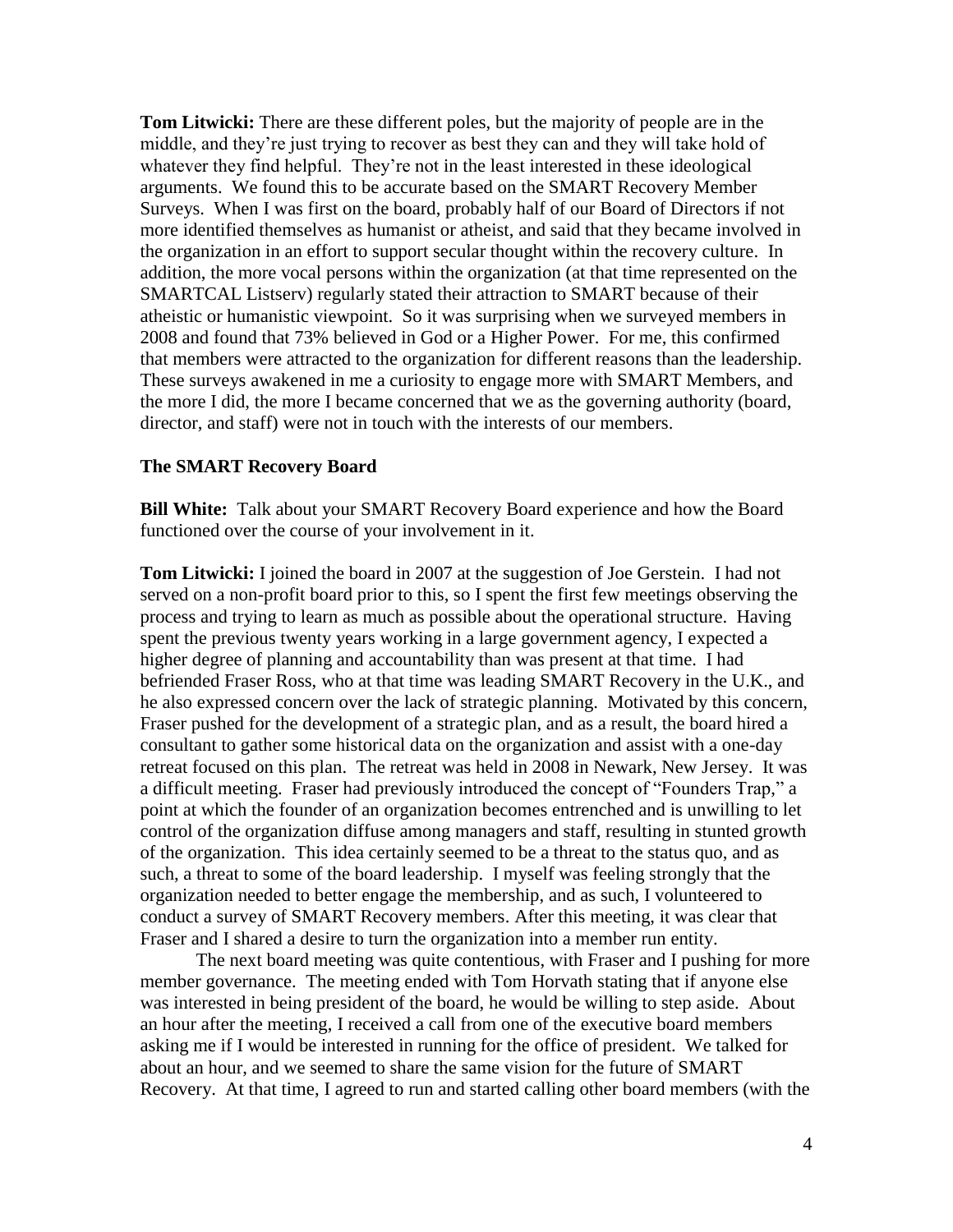exception of Joe Gerstein, who as I recall was out of the country at that time). I found that I had enough support with two possible swing votes. Shortly thereafter I sent an email suggesting we have a special meeting to have a vote on the issue. This email ignited months of turmoil on the board and regrettable name calling between the candidates. In the end, we met again in Newark, New Jersey, for our annual meeting. The evening I arrived, Joe Gerstein met with me and offered an opportunity to start a member run organization in Tucson, Arizona, along with a \$5,000 annual budget to promote the organization. I told him I was not interested. The next day, we held our meeting, beginning with the vote for president. The first two votes were tied. At that time, the Vice President moved that we take a break from the meeting. On that break, the same executive board member who encouraged me to apply informed me that he had talked with Tom Horvath and that he thought that Tom would withdraw from the election, resulting in my installment as president. We reconvened and Tom graciously withdrew his name from consideration, stating he did not want to lead a divided board.

I immediately wrote an article for the SMART News and Views newsletter outlining my agenda for the year with a focus on increasing access to SMART Recovery meetings by growing at least 100 community-based groups, increasing member voice and local governance by holding elections for regional leaders, and reducing our recurring annual budget deficit. As a result, the members were active in meeting growth, resulting in 208 new meetings in the U.S. This was the first time that SMART Recovery witnessed significant growth in the U.S. Prior to this point, and since this time, the only significant growth for SMART Recovery has been among institutional settings, such as prison or treatment centers. In addition, most of the regional positions were filled and operational, and budget deficit had been reduced significantly. I intended for the board to conduct another one-day retreat at the 2010 annual board meeting in an effort to promote better working alliance among the members; however, this was cut short when Tom Horvath stated he would like to challenge my presidency with a vote at that meeting. Throughout the year, I had struggled to engage those board members who expressed an interest in making SMART Recovery a member run organization, and this was demonstrated by their lack of attendance at the annual board meeting. (Based on Tom's board nominations throughout the year, I assumed he was planning to regain the presidency, but as well as the other board members, I assumed the president appointment was for two years, not one.) As a result, Tom Horvath was easily reinstalled as president of the board of directors. One of his first motions at that meeting was to allow his for-profit treatment center to advertise on the SMART Recovery website. This issue had come up in prior meetings, and I had always voted against this measure. I felt then, and still do, that this sort of relationship violates the ethical and legal bounds of a non-profit organization. I was the only board member to vote against the measure, and as such, it passed. To this day, SMART Recovery continues to promote for-profit treatment centers on their website.

### **SMART Recovery Financing**

**Bill White:** Tom, during your tenure with the Board, how did the financing of SMART Recovery differ from how other recovery mutual aid groups are supported?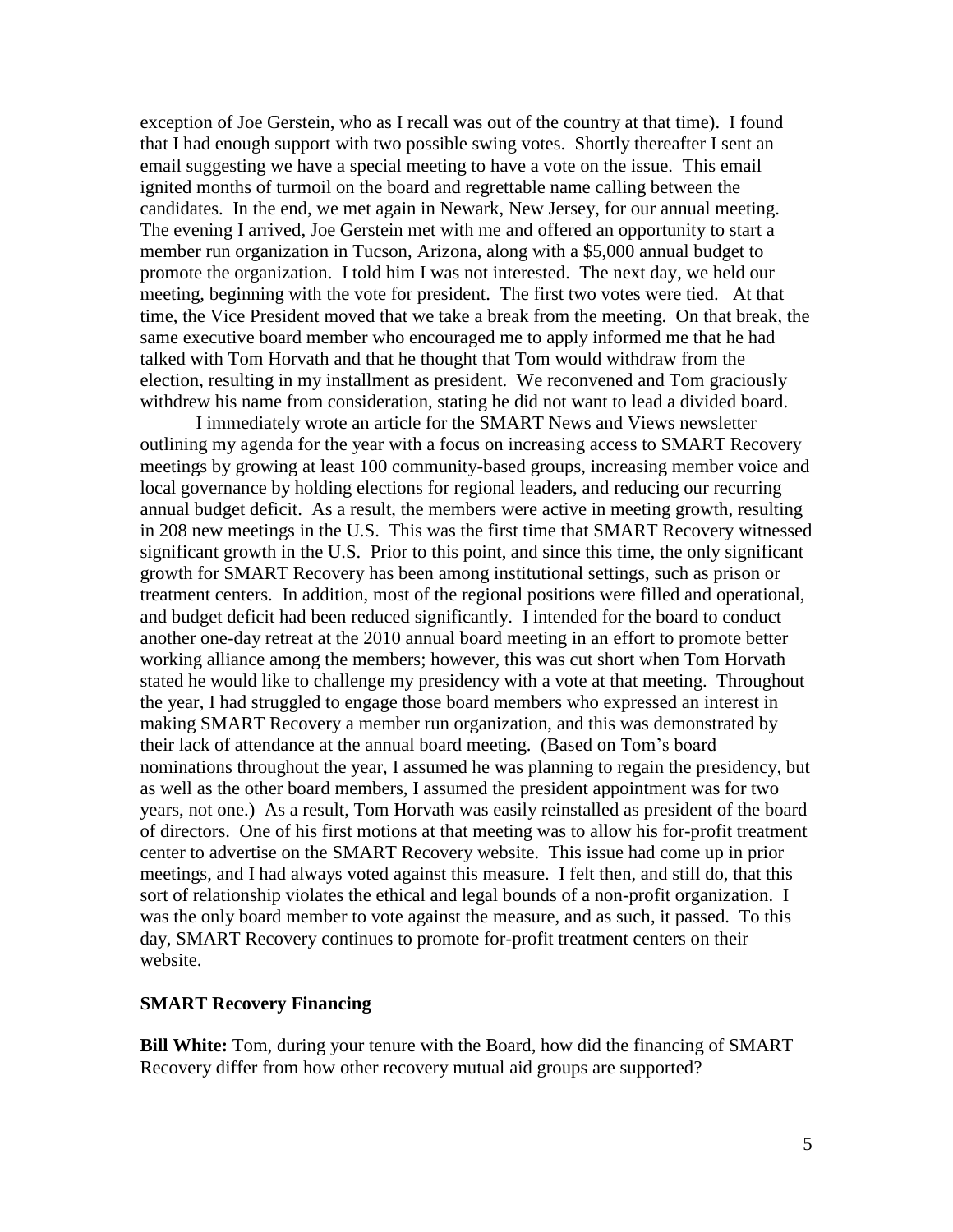**Tom Litwicki:** SMART Recovery is not funded by its members. Although member donations have increased, they still account for maybe 4-6 percent of the overall revenue. SMART Recovery received a \$500,000 donation during startup, and the organization used this money to meet annual operational expenses. This funding supported a number of conferences that were intended to spark an interest in SMART Recovery; however, these efforts did not result in meeting growth. So with the money dwindling, the board decided to end these conferences. Now SMART offers facilitator training online. There is a cost for the training, and a cost for the facilitator and member manuals; however, these efforts also do not provide enough funding to sustain the organization. The organization did not show a net revenue margin until they started advertising for-profit treatment centers on the U.S. website, and started licensing the SMART Recovery name within for-profit treatment centers within the U.K.

**Bill White:** From your vantage point, could SMART survive if it ran out of money?

**Tom Litwicki:** The SMART governance structure could survive with very limited funds, but the Executive Director and administrative staff would no longer be supported. I think that SMART Recovery meetings that are integrated within treatment centers would survive as long as the center wants the meetings, without any support from the board or central office. Then there are probably some deeply rooted community-based groups that would continue fairly oblivious to the lack of central governance.

**Bill White:** So you'd have SMART clusters of services, but no central service structure like you have with other fellowships.

**Tom Litwicki:** Correct. There are SMART Recovery groups that are thriving with almost no interaction with the main organization. Many of those would continue regardless of what happened with SMART as a national organization.

# **Peer/Professional Models of Recovery Support**

**Bill White:** Talk a little bit about peer versus professional models of recovery support in terms of your experience with SMART Recovery.

**Tom Litiwicki:** Well, SMART is a bit confusing because it is promoting the notion that you can fully integrate professional and peer recovery support, but it denies members the ability to act autonomously within the organization or present an organized voice toward governance. So in my view, SMART Recovery is a professional organization that employs volunteer meeting leaders, some of whom are peers. I come to this conclusion based on SMART Recovery meeting emphasis on professionally grounded helping methods (requirement that meeting leaders attend a training led by a SMART expert, and utilize the materials written and developed by professionals), the reliance on professional leadership within the governance of SMART Recovery (also observed by the reliance on an entirely professional board of advisors), and its financial reliance on contractual relationships with professional treatment entities. All of this ensures that the status of the professional is higher than that of the peer member. This is illustrated by the SMART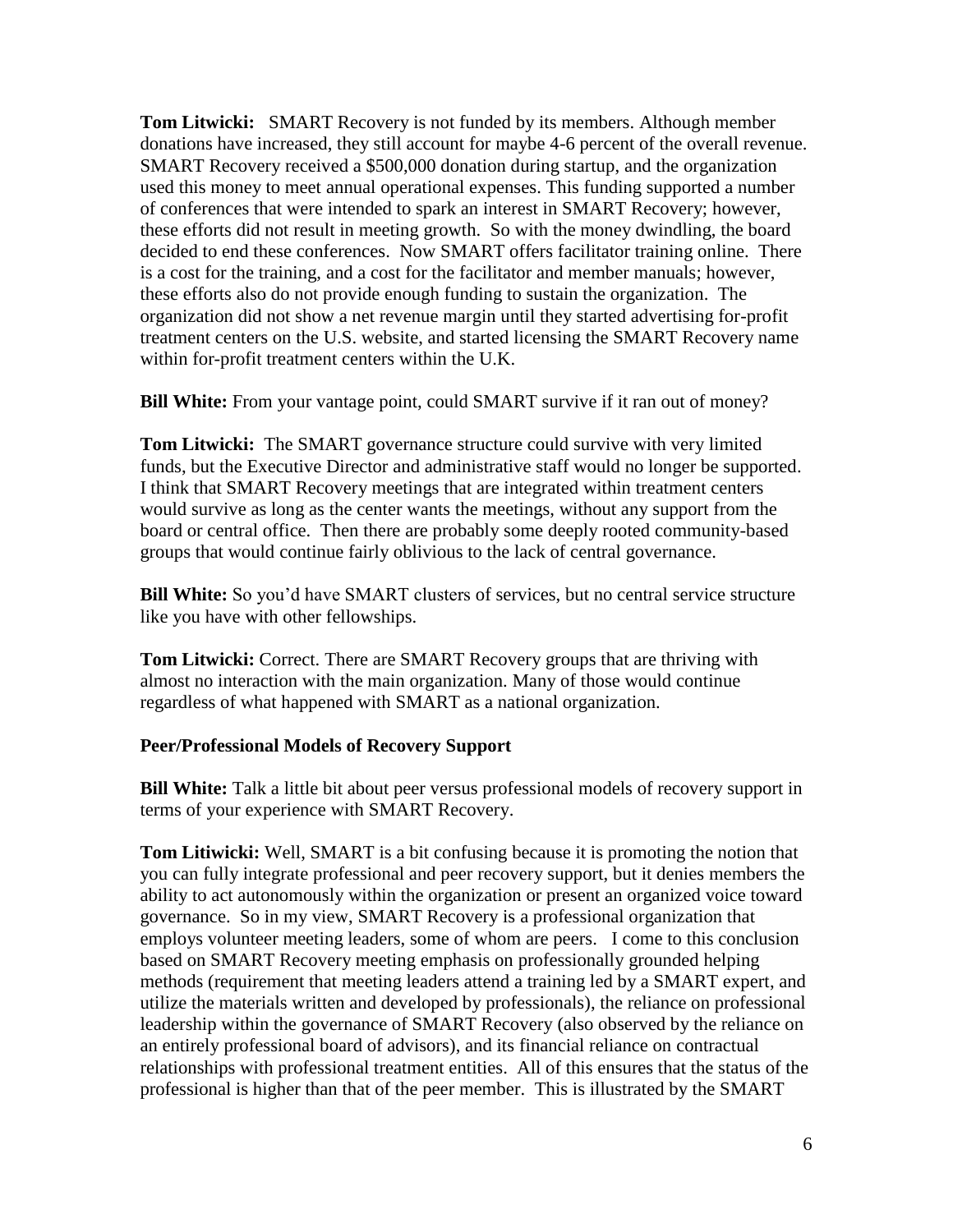Recovery organizational chart, which requires all member controlled committees and workgroups to report directly to the Board of Directors, while the directors have no similar requirement to the membership, either in writing or practice. This is in contrast to traditional mutual aid groups like Alcoholics Anonymous, and contemporary secular groups like LifeRing, which both convene member congresses and committees designed to guide changes to literature and organizational planning. So in my experience, SMART Recovery is not a peer or mutual aid society, but rather a professional treatment entity, currently acting outside the normal professional bounds applied to such entities.

**Bill White**: Can what would seem to be an inevitable tension between professionals and participants in SMART be overcome?

**Tom Litwicki:** That question has yet to be answered within SMART Recovery. Currently it is promoted as a professional-peer partnership, but certainly the professionals maintain full governance of the organization. So unless the reins are loosened a bit, there is little hope that members will have a governing voice in SMART Recovery. Although there is limited scientific study on the impact of professionals on organizations like SMART Recovery, what is out there consistently finds that professional involvement can provide significant initial growth, through access to resources such as administrative staff and facilities, but once the organization is established, this relationship promotes stagnation, with group meetings reducing throughout the network.

It must be noted that it is difficult to envision an organization where professionals and peers have equal status. Even the alternative member run model I proposed for SMART Recovery was predicated on the notion that peers should have higher status in organizational governance than professionals. In my mind, a good start would be to bring both the professionals and members to the table with equal voice and voting power. This would be the first step towards a truly professional-peer organization.

**Bill White:** What are some of the key issues that have permeated SMART Recovery since its inception?

**Tom Litwicki:** SMART Recovery has been challenged by three key issues since it's inception: (1) the inability to meaningfully engage its members in the support of the organization, (2) the lack of a financial margin that would allow the organization to invest in growth of membership, and (3) the ethical dilemma posed by funding the organization with for-profit treatment entities, especially those with financial ties to members of the organization's governing board. As a result of these three factors, SMART Recovery is growing slowly and is consistently unable to reach those persons most in need of help, resulting in a small and privileged membership. A recent member survey highlighted this privileged membership, with 92% of members identified as Caucasian (compared to .06% African American, and 1.7% Hispanic) and 73.5% identified as college graduates. As a non-profit organization with a mission of providing a charitable service to those in need, SMART Recovery would get pretty low marks; however, it may be reaching those persons most able to afford to enroll in the for-profit treatment centers advertised on the SMART Recovery web pages and newsletters, resulting in the previously noted ethical dilemma.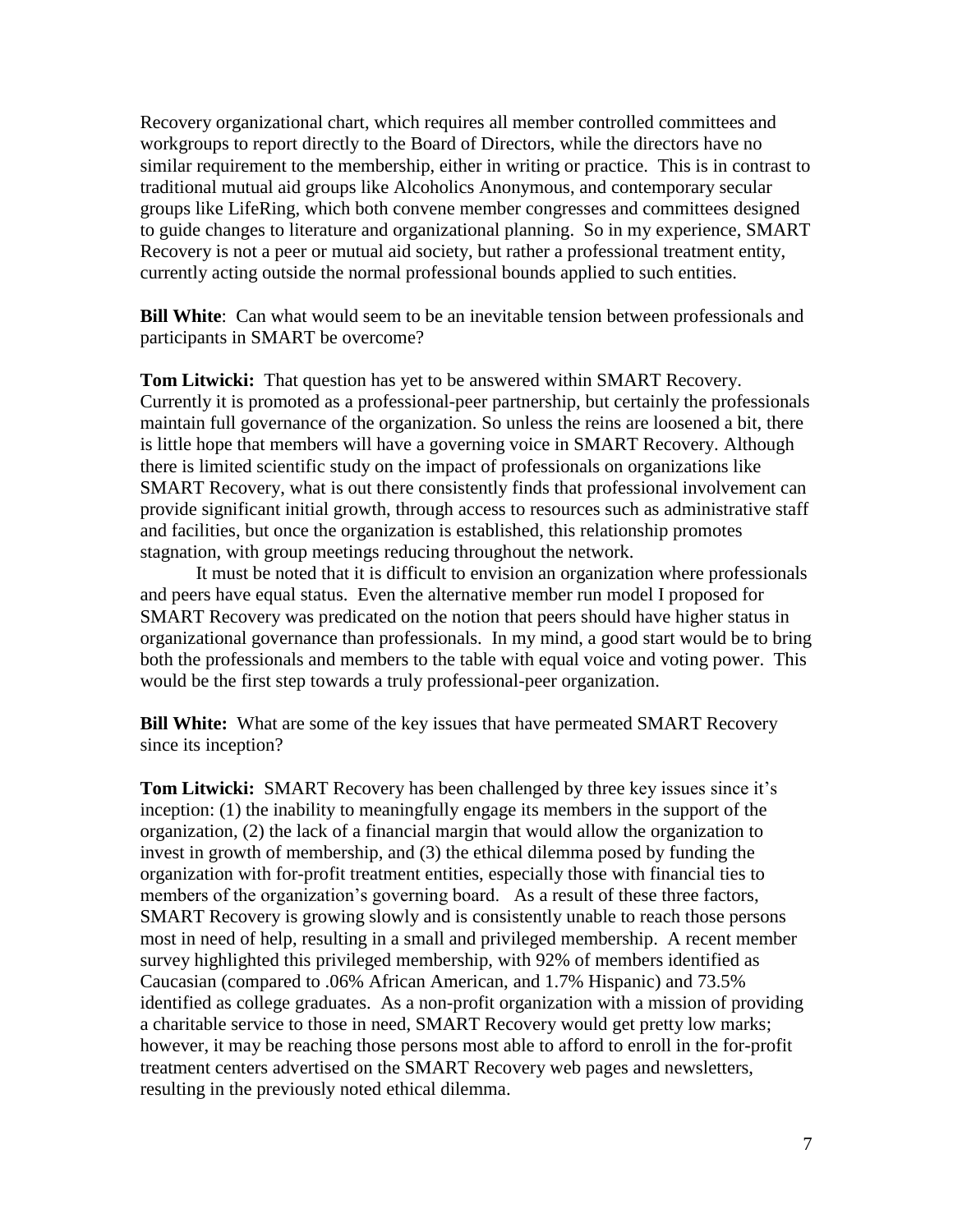## **Personal Lessons**

**Bill White:** How has your past involvement with SMART Recovery positively informed your present work?

**Tom Litwicki:** My involvement with SMART Recovery has positively influenced my present work in two ways: first in the area of research into professional and peer or mutual based recovery methods, and second in my efforts to utilize this knowledge to better manage a publicly funded behavioral health agency. The conflict between peer versus professional governance within SMART Recovery encouraged me to further investigate the similarities and differences between professional, peer, and mutual aid recovery perspectives, to include our collaborative investigation into the intentional mixing of these models, or the "hybrid" mutual aid model, and creation of the underlying theoretically based rubric utilized to investigate these models. In the United States, mutual aid has historically been the most utilized method of recovery from addictions, with more people selecting this method than all other professional treatment interventions combined; however, funders and professional treatment entities have historically imagined mutual aid as merely an adjunct to professional addiction treatment, resulting in mutual aid being the most utilized but least studied method of recovery.

At the same time, the evidence that peer and/or mutual aid methods promote sustained addiction recovery, coupled with the need for a larger recovery workforce to serve a rapidly growing patient base (created by wider eligibility within the Affordable Care Act), almost ensures that publicly funded behavioral health agencies will need to increase their use of non-professional helpers. So essentially we have a method in great demand coupled with a limited understanding of how to promote the emergence, management, or sustenance of that method. Within this framework, it can be predicted that many new "peer" or "mutual aid" organizations may emerge (in some cases supported by public funding) without reliable measures of fidelity to the method. Groups may lay claim to a method with no burden to demonstrate adherence to the method. If it makes a difference whether a purported intervention is actually "peer-based" or "mutual aid based," then it seems critical that we find ways to objectively identify organizations that are adhering to a peer or mutual aid model versus those that are simply claiming to follow these models. In this way, it is my hope that our work will have a positive impact on the professional, peer, and mutual aid recovery communities.

I also have the joy of applying the limited knowledge that has already emerged from this work to the creation and management of sustainable helping services in my own community. As CEO of a mid-sized behavioral health agency, Old Pueblo Community Services, I am able to directly apply these lessons towards creation of an effective and sustainable recovery community. On an average day, OPCS provides the opportunity for approximately 300 people who were formerly homeless, and without a voice in our community, to reach their potential and live the life of their dreams. To do this, we provide street and prison outreach, counseling, employment assistance, housing, and most importantly membership within a community of peers who have overcome the same obstacles that they now face. It is this membership that continues beyond the professional reach, and promotes long-term wellness within our larger community. This